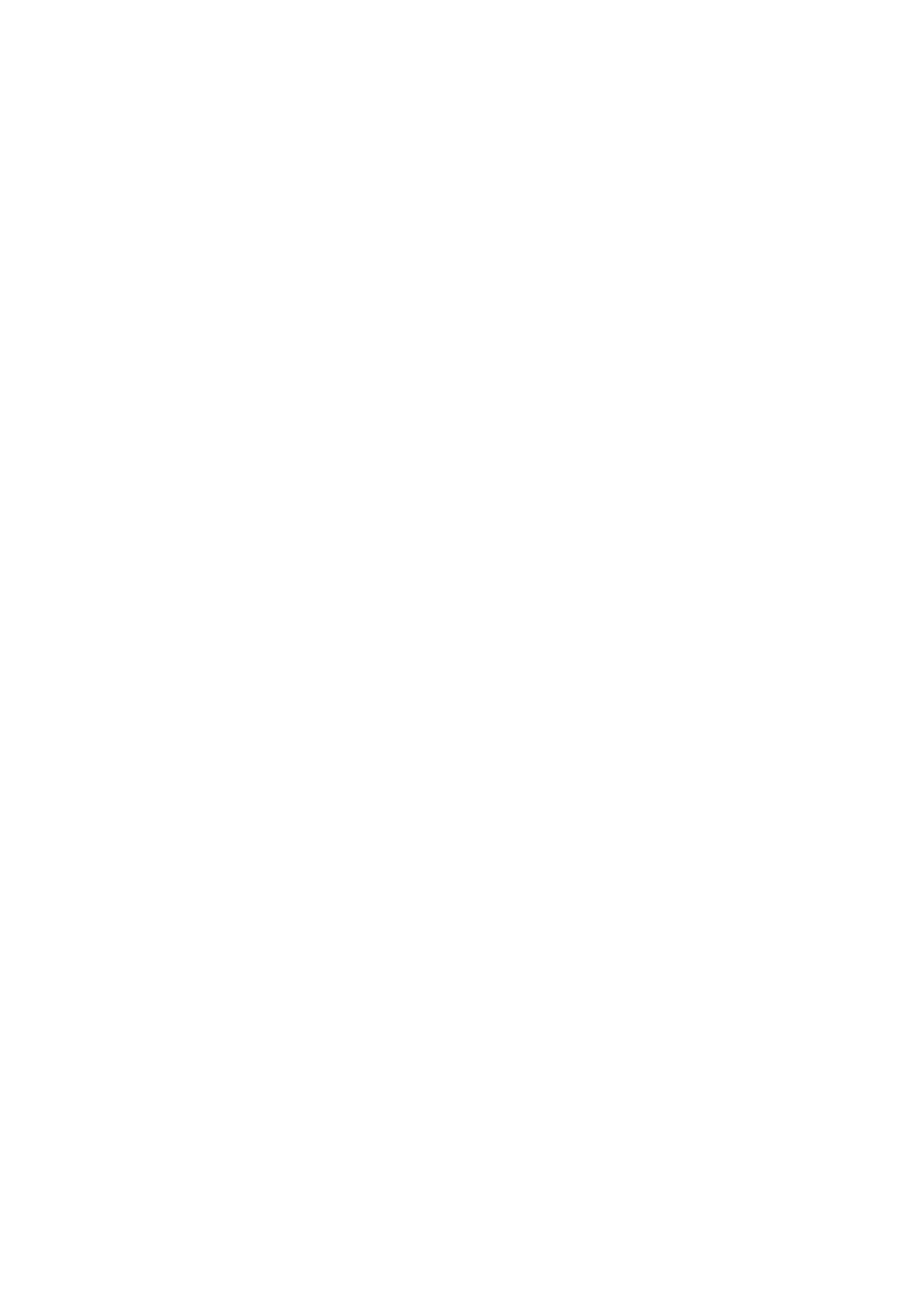

## ر د و ه<br>مهرم

## *ސްޓޭޓް ބޭންކް އޮފް އިންޑިޔާ ގައި ޑޯމަންޓް އެކައުންޓް (މުޢާމަލާތް ނުކުރާ އެކައުންޓް) ގެ ގޮތުގައި ހުރި އެކައުންޓްތަކުގެ*

### *ވެރިފަރާތްތަކު ގެ ސަމާލުކަމަށް*

*\* ޤާނޫނު ނަންބަރު 24/2010 (ދިވެހިރާއްޖޭގެ ބޭންކިންގއާބެހޭ ޤާނޫނު) ގެ 35 ވަނަ މާއްދާގައި ބަޔާންކޮށްފައިވާ ގޮތުގެ މަތީނ،ް އެކައުންޓަކުން އެއްވެސް މުޢާމަލާތެއް ނުކުރާތާ ނުވަތަ ބޭންކަށް ލިޔުމަކުން އެއްވެސް އެއްޗެއް އަންގައިފައިނުވާތ*،*ާ 5 (ފަހެއް) އަހަރުދުވަސް ވެފައިވާ އެކައުންޓަކީ ޑޯމަންޓް އެކައުންޓެއްގެ ގޮތުގައި ބެލެވޭނެ އެކައުންޓެކެވ.ެ* 

*\* ޤާނޫނު ނަންބަރު 24/2010 (ދިވެހިރާއްޖޭގެ ބޭންކިންގއާބެހޭ ޤާނޫނު) ގައި ބަޔާންކޮށްފައިވާ ގޮތުގެ މަތީނ،ް ތިރީގައި ބަޔާންކޮށްފައިވާ އެކައުންޓްތަކަކީ ސްޓޭޓް ބޭންކް އޮފް އިންޑިޔާ (އެސ.ްބ.ީއައި) ގެ ރިކޯ ޑުތަކުން ދައްކާގޮތުނ*،*ް ޑޯމަންޓް އެކައުންޓްތަކެކެވ.ެ*

*\* ޑޯމަންޓް އެކައުންޓެއ،ް ސްޓޭޓް ބޭންކް އޮފް އިންޑިޔާގައި އޮތްނަމ*،*ަ ނުވަތަ އޮތް ކަމަށް ގަބޫލު ކުރެވޭނަމ،ަ އެ ފަރާތްތަކުން ބޭންކަށް އެންގުން އެދެމެވ.ެ*

*\* ޑޯމަންޓް އެކައުންޓުގެ ތަފުސީލު އެ ކަސްޓަމަރަކު އެންމެ ފަހުން ބޭންކަށް ދީފައިވާ އެޑްރެހަށް ވަކިން އަންގައިފައި ނުވަތަ އަންގަން މަސައްކަތް ކޮށްފައިވާނެއެވ.ެ*

*\*31 މޭ 2022 ގެ ކުރިން އެކައުންޓުގެ ވެރިފަރާތުން ބޭންކާ އެއްވެސް މުޢާމަލާތެއް ނުކޮށްފިނަމ*،*ަ ބޭންކުން އެފަދަ އެކައުންޓްތައް ބަންދުކޮށ،ް ޤާނޫނު ނަންބަރު 24/2010 (ދިވެހިރާއްޖޭގެ ބޭންކިންގއާބެހޭ ޤާނޫނު) ގެ 35 ވަނަ މާއްދާގައި ބަޔާންކޮށްފައިވާ ގޮތުގެ މަތީން އެފަދަ އެކައުންޓްތަކުގައިވާ ފައިސ،ާ މޯލްޑިވްސް މަނިޓަރީ އޮތޯރިޓީ (އެމ.ްއެމ.ްއޭ) އާ ހަވާލުކުރެވޭނެއެވ.ެ*

*އެހެންކަމުނ،ް ޑޯމަންޓް އެކައުންޓެއ*،*ް ސްޓޭޓް ބޭންކް އޮފް އިންޑިޔާގައި އޮތް ފަރާތެއް ކަމުގައި ވާނަމ،ަ އެކައުންޓާމެދު ޢަމަލުކުރާން ބޭނުންވާ ގޮތެއް އެންގުމަށް com.statebank@sbimale.cro) ސޭވިންގސް އެކައުންޓް ފަރާތްތަކުން ) ނުވަތަ [com.statebank@sbimale.operations](mailto:operations.sbimale@statebank.com)) ކަރަންޓް އެކައުންޓް) މެއިލް ކުރުން އެދެމެވ.ެ* 

*ފާއިތުވި ދުވަސްތަކުގައި ތިޔަ ފަރާތްތަކުން ބޭންކަށް ދިން އެއްބާރުލުމަށާއ*،*ި ސްޓޭޓް ބޭންކް އޮފް އިންޑިޔާއާއެކު ބެހެއްޓި ގާތްކަމަށް ޓަކައި ވަރަށް އިޚުލާޞްތެރިކަމާއެކު ޝުކުރު އަދާކުރަމެވ.ެ*

*އިތުރު މަޢުލޫމާތު ބޭނުންވާނަމ،ަ 1601 ނަންބަރު ފޯނަށ،ް ނުވަތަ 3323751 ނަންބަރު ފޯނަށ،ް ނުވަތަ 3328615 ނަންބަރު ފޯނަށް ގުޅުން އެދެމެވ.ެ*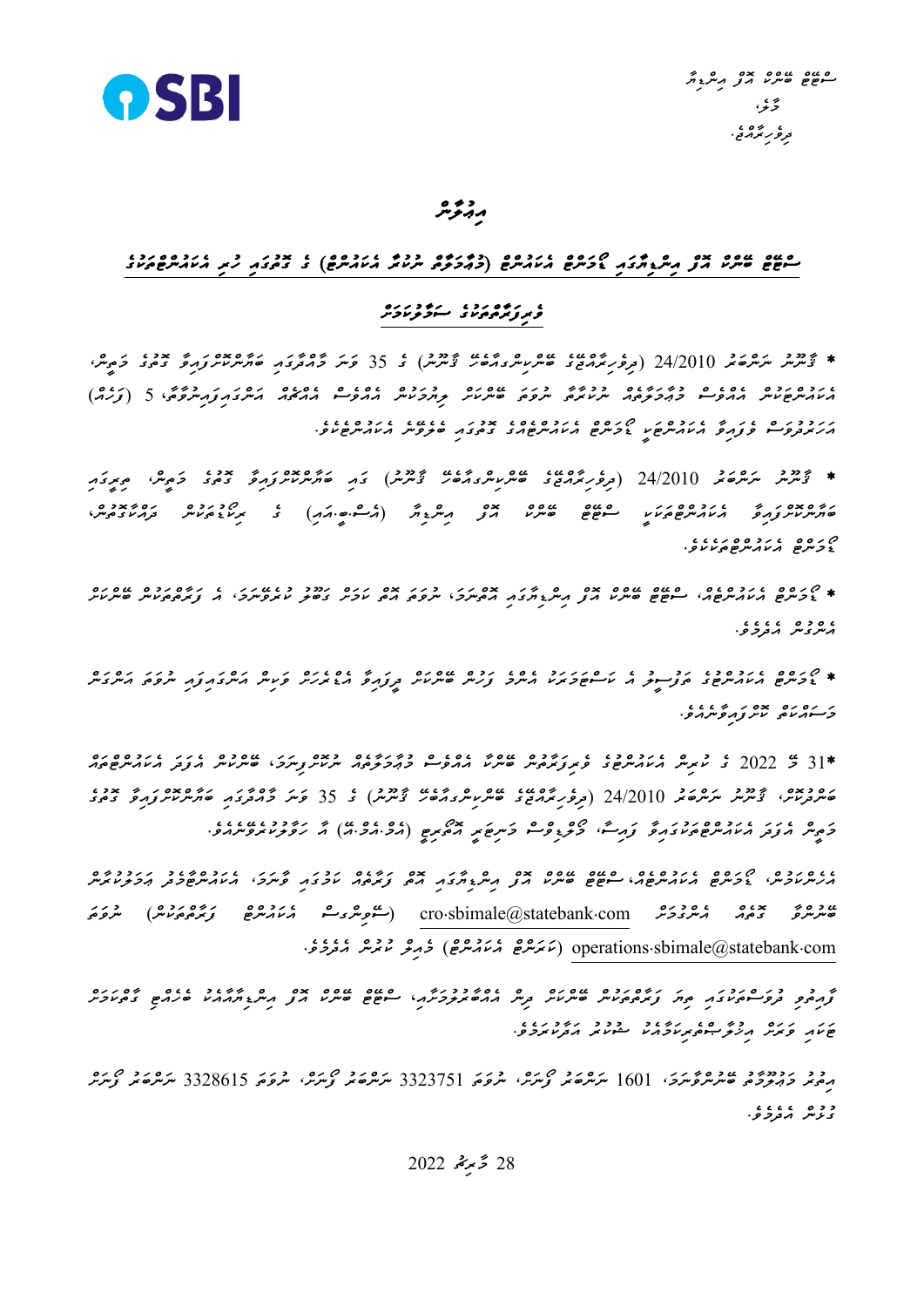

# **NOTICE TO CUSTOMERS OF SBI BANK DORMANT ACCOUNTS**

- In terms of Section 35 of the Maldives Banking Act (Law No. 24/2010), accounts are required to be classified as DORMANT if an account holder has not conducted a transaction from the account or had not communicated with the bank for five (5) years.
- As required under Section 35 of the Banking Act, we give below information relating to accounts of customers classified as dormant.
- Any customer who believes that he/she has a dormant account with SBI Maldives is requested to contact the Branch at the address given below.
- The Bank has forwarded separate notices or attempt to communicate to the last known address or contact details of the customers whose accounts have been classified as dormant advising details of such accounts.
- Accounts which are not claimed by customers before 31<sup>st</sup> May 2022 will be transferred to the Maldives Monetary Authority as required under the Maldives Banking Act.

Hence, we request customers whose accounts are classified under this category mail us at cro.sbimale@statebank.com Savings Account customers or operations.sbimale@statebank.com for Current Account customers and activate the account. Thank you for the opportunity given to the Bank to serve you all and the co-operation extended by all concerned to the Bank, from time to time.

Please contact us at 1601 / 3323751 / 3328615 for further information.

28th March 2022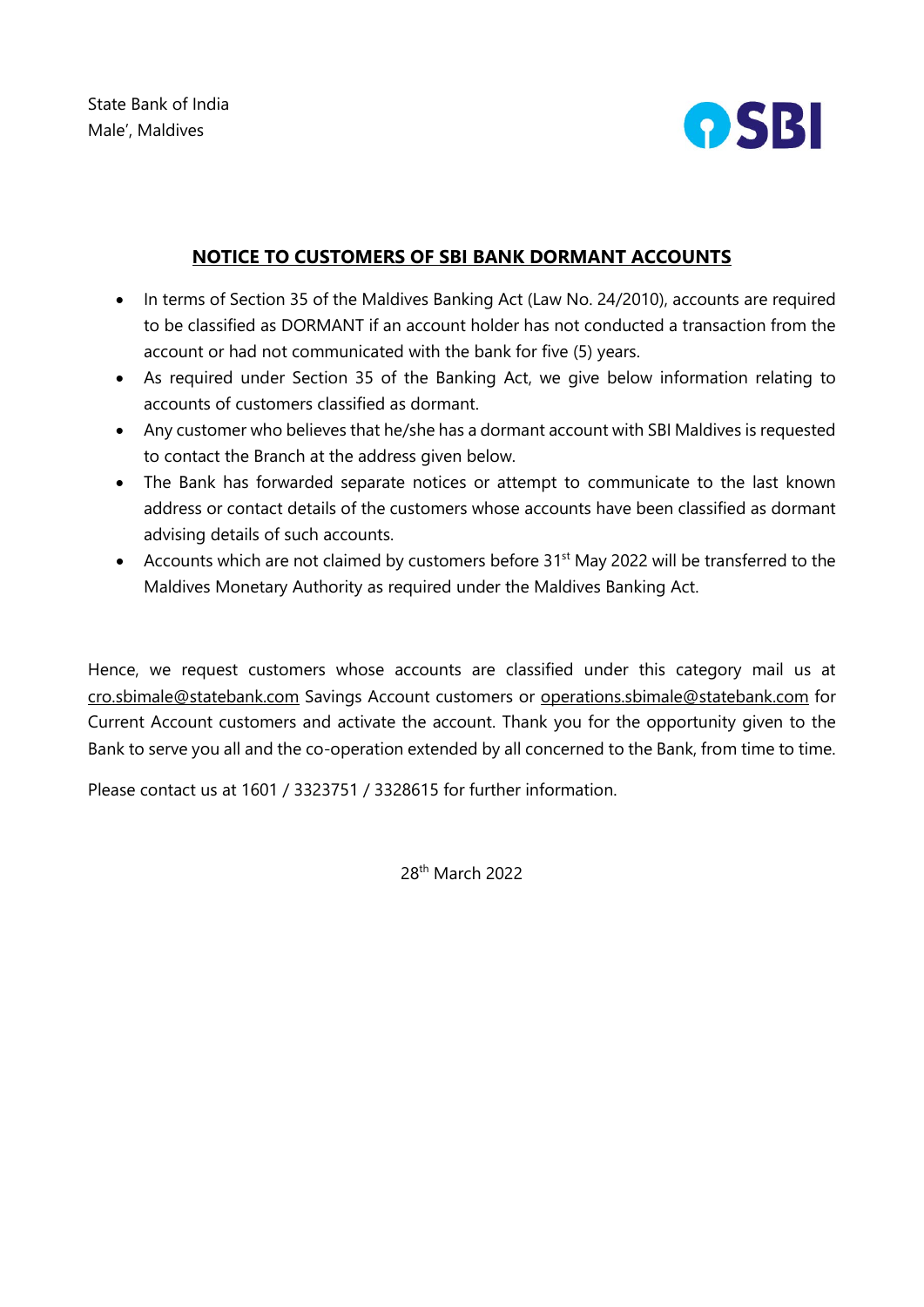| No.            | <b>Name</b>                 | <b>Address</b>                                                       |
|----------------|-----------------------------|----------------------------------------------------------------------|
| 1              | Abdul Azeez                 | Fusvilla, K. Huraa, Republic of Maldives                             |
| 2              | Abdul Gaffar Mohamed Faiyas | Diva Maldives, White Sand Resorts And Spa Pvt Ltd,                   |
|                |                             | Male', Republic of Maldives                                          |
| 3              | Abdul Hadee Shakir          | Saige, S. Meedhoo, Republic of Maldives                              |
| 4              | <b>Abdul Hameed</b>         | G. Ever Shine, Male', Republic of Maldives                           |
| 5              | Abdul Hannan Mohamed        | Ma. Danka House, Male', Republic of Maldives                         |
| 6              | Abdul Latheef Mohamed       | H. Burakige, Male', Republic of Maldives                             |
| $\overline{7}$ | Abdul Rauf                  | Ma. Faseri, Male', Republic of Maldives                              |
| 8              | Abdul Samad                 | Ma. Farukan, Male', Republic of Maldives                             |
| 9              | Abdul Sattar Ibrahim        | H. Falhagadige, 8A, Ameenee Magu, Male', Republic<br>of Maldives     |
| 10             | Abdul Wahid                 | Ma. Nolhuvaramge, Male', Republic of Maldives                        |
| 11             | Abdulla Hassan              | H. Sosun Mead, Male', Republic of Maldives                           |
| 12             | Abdulla Khaleel             | Rediyam Villa, N. Holhudhoo, Republic of Maldives                    |
| 13             | Abdulla Mohamed             | M. Sleet, Male', Republic of Maldives                                |
| 14             | Abdulla Rasheed             | Handhuvareege, S. Feydhoo, Republic of Maldives                      |
| 15             | Abdulla Zinah               | Safaa, Gn. Fuvahmulah, Republic of Maldives                          |
| 16             | Abdullah Jabir              | Athama Plaza, 7th Floor, Faamdheyri Magu, Male',                     |
|                |                             | Republic of Maldives                                                 |
| 17             | Aboobakur Abdulla           | H. Blue Sky, Male', Republic of Maldives                             |
| 18             | Aboobakuru Adam             | Taj Exotica Resort And Spa, Republic of Maldives                     |
| 19             | Adam Mauroof                | Roanuge, L. Maavah, Republic of Maldives                             |
| 20             | Adam Mohamed                | Bandos Island Resort And Spa, Republic of Maldives                   |
| 21             | Adam Moosa                  | M. Dhiggiri, Male', Republic of Maldives                             |
| 22             | Adam Naseer Aboobakuru      | H. Reedhooge, Male', Republic of Maldives                            |
| 23             | Adnan Usman                 | G. Helengeli, Male', Republic of Maldives                            |
| 24             | Afeefa Saeeda               | Alfresco, K. Villingili, Republic of Maldives                        |
| 25             | Ahmed Adam                  | G. Blue Mist, Male', Republic of Maldives                            |
| 26             | Ahmed Adlee Ali             | AH Brothers Pvt Ltd, Male', Republic of Maldives                     |
| 27             | Ahmed Ahil Ismail           | H. Tiuega Light, Male', Republic of Maldives                         |
| 28             | Ahmed Anaf Zariyandh        | G. Mirihi Villa, Bodurasgefaanu Magu, Male', Republic<br>of Maldives |
| 29             | Ahmed Asfaq                 | Yusra Manzil, K. Gulhi, Republic of Maldives                         |
| 30             | Ahmed Aslam                 | G. Tinujehige, Alikilegefaanu Magu, Male', Republic of<br>Maldives   |
| 31             | Ahmed Didi                  | Ma. Himaliya, 3A, Male', Republic of Maldives                        |
| 32             | <b>Ahmed Faleel</b>         | Haseenee Villa, S. Feydhoo, Republic of Maldives                     |
| 33             | Ahmed Faseeh                | H. Isdhoo, Finifenmaa Goalhi, Male', Republic of<br>Maldives         |
| 34             | Ahmed Fauzan Amradh         | G. Arutha, Male', Republic of Maldives                               |
| 35             | Ahmed Fayaz                 | H. Hathiha, Male', Republic of Maldives                              |
| 36             | Ahmed Hassan Didi           | G. Radiumge, Male', Republic of Maldives                             |
| 37             | Ahmed Irfan                 | Ma. Nasheyman, Male', Republic of Maldives                           |
| 38             | Ahmed Latheef               | M. Nedhunge, Male', Republic of Maldives                             |
| 39             | <b>Ahmed Manik</b>          | Assareevilla, S. Hithadhoo, Republic of Maldives                     |
| 40             | Ahmed Marzoog               | Shehenazvilla, S. Feydhoo, Republic of Maldives                      |
| 41             | <b>Ahmed Nizar</b>          | V. Naaroaz, Male', Republic of Maldives                              |
| 42             | Ahmed Raahil Shareef        | Ma. Faskolhu, Male', Republic of Maldives                            |
| 43             | Ahmed Riyaz                 | G. Dolphin House, Male', Republic of Maldives                        |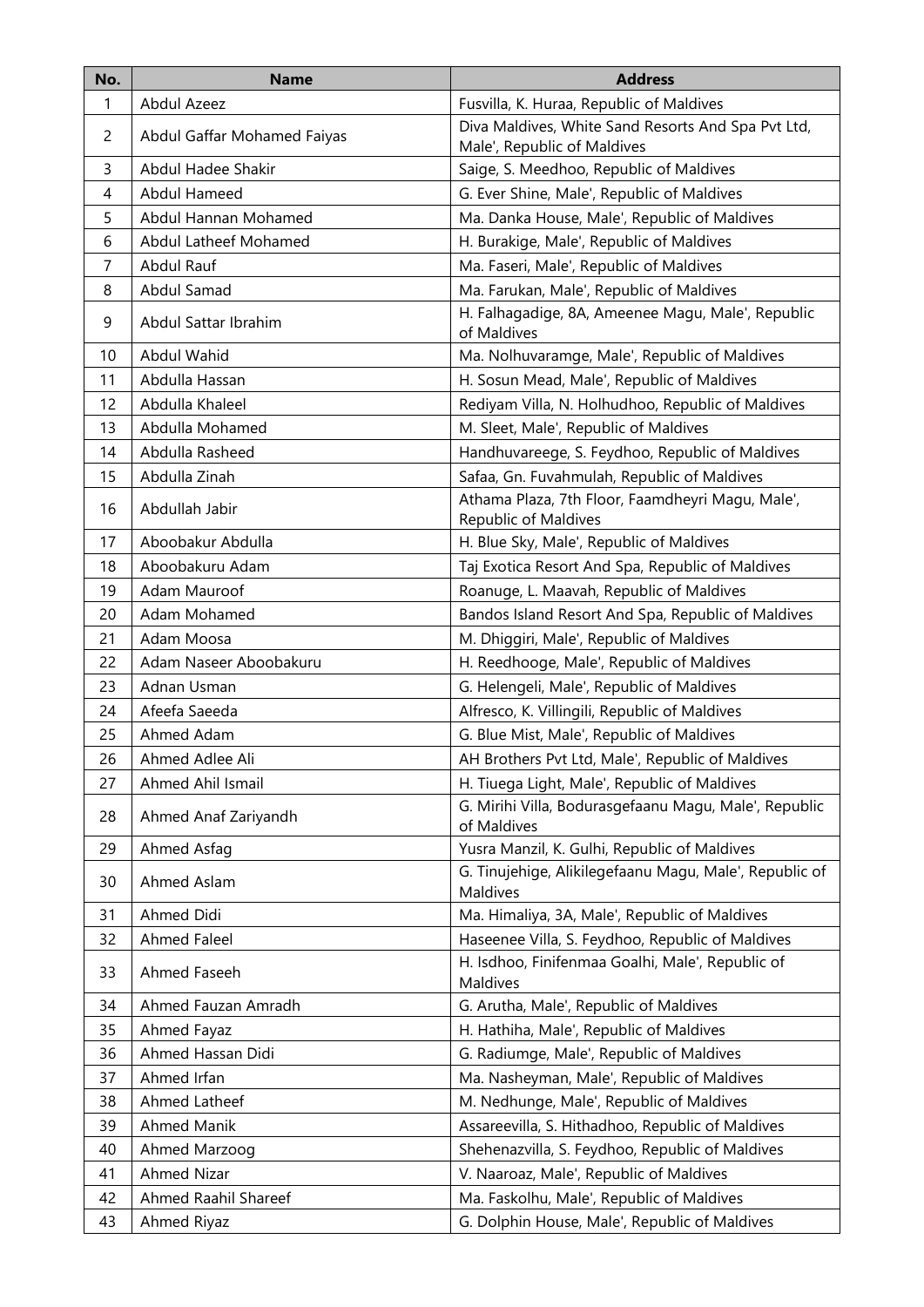| No. | <b>Name</b>                                   | <b>Address</b>                                                           |
|-----|-----------------------------------------------|--------------------------------------------------------------------------|
| 44  | Ahmed Shaffaq & Abdul Samad Yoosuf            | M. Vaggiri, Male', Republic of Maldives                                  |
| 45  | Ahmed Shaniu                                  | Kihaad Maldives, Republic of Maldives                                    |
| 46  | Ahmed Waheed                                  | H. Dhungethimaage, Male', Republic of Maldives                           |
| 47  | Ahmeed Arif                                   | Sunflower, Male', Republic of Maldives                                   |
| 48  | Aishath Ahmed Didi & Ali Asgar Mohamed<br>Ali | H. Sakeena Manzil, Male', Republic of Maldives                           |
| 49  | Aishath Fathiza                               | Raibageechaage, Male', Republic of Maldives                              |
| 50  | Aishath Ibrahim Didi                          | Ujaala, S. Hithadhoo, Republic of Maldives                               |
| 51  | Aishath Nadira                                | M. Maafaru, Male', Republic of Maldives                                  |
| 52  | Aishath Naseem                                | Nalareethige, S. Hithadhoo, Republic of Maldives                         |
| 53  | Aishath Nasira Ilyas                          | M. Palm Shade, Male', Republic of Maldives                               |
| 54  | Aishath Noora Mohamed                         | G. Rasroanu, Maanifa Hingun, Male', Republic of<br><b>Maldives</b>       |
| 55  | Aishath Shaekha Ahmed                         | H. Favites, Medhuziyaaram Magu, Male', Republic of<br>Maldives           |
| 56  | Aishath Vilaya & Abdul Samad Yoosuf           | M. Vaggiri, Male', Republic of Maldives                                  |
| 57  | Aishath Wajdy & Ahadh Ahmed                   | G. Sadas, Rahdhebai Magu, Male', Republic of<br>Maldives                 |
| 58  | Aishath Wishan                                | M. Maya, Male', Republic of Maldives                                     |
| 59  | Akiko Masubuchi                               | #01-09 STO Trading Centre, Male', Republic of<br>Maldives                |
| 60  | Akram Kamaludeen                              | Ma. Florifer, 7th Floor, Male', Republic of Maldives                     |
| 61  | Aleemuddin                                    | Bilehfahi School, Sh. Bilehfahi, Republic of Maldives                    |
| 62  | Aleena Kuriakose                              | IGMH, Male', Republic of Maldives                                        |
| 63  | Ali Abdulla Latheef                           | M. Dhoonihuraa, Male', Republic of Maldives                              |
| 64  | Ali Didi                                      | Taj Exotica Resort & Spa, Republic of Maldives                           |
| 65  | Ali Ibrahim                                   | Scarline, A Dh. Maamigili, Republic of Maldives                          |
| 66  | Ali Ibrahim                                   | Sinamale 1, Male', Republic of Maldives                                  |
| 67  | Ali Ibrahim Manik                             | G. Miran, Male', Republic of Maldives                                    |
| 68  | Ali Noordeen                                  | M. Maaveyo Dhoshuge, Male', Republic of Maldives                         |
| 69  | Ali Rasheed                                   | Vilingilli Nss Flat 2502, Male', Republic of Maldives                    |
| 70  | Ali Shafeeg                                   | H. Shafeeguge, Male', Republic of Maldives                               |
| 71  | Ali Shameem                                   | G. Rahadhoo, Male', Republic of Maldives                                 |
| 72  | Ali Shareef                                   | H. Thoddooge, Abadhahufaa Magu, Male', Republic of<br>Maldives           |
| 73  | Ali Yoosuf                                    | Ma. Thandinoomaage, Badifasmagu, Male', Republic<br>of Maldives          |
| 74  | Allo Maldives Travel & Tours Private Limited  | H. Naseemee Villa, Male', Republic of Maldives                           |
| 75  | Amazing Pvt Ltd                               | M. Shahu Abad, 1st Floor, Majeedhee Magu, Male',<br>Republic of Maldives |
| 76  | Aminath Afeefa                                | H. Aidha, Male', Republic of Maldives                                    |
| 77  | Aminath Alaina Jihad                          | M. Rechcha Faru, Male', Republic of Maldives                             |
| 78  | Aminath Amaany                                | Moon Light, A Dh. Maamigili, Republic of Maldives                        |
| 79  | Aminath Hameed                                | H. Neema, Male', Republic of Maldives                                    |
| 80  | Aminath Shuau Ibrahim                         | H. Remsis, 4th Floor, Male', Republic of Maldives                        |
| 81  | Amit Salvi                                    | Ooredoo, Male', Republic of Maldives                                     |
| 82  | Anantha Regu Kumar P                          | Adk Travels, Male', Republic of Maldives                                 |
| 83  | Andrew Iain Dickie                            | Four Season At Landaa Giraavaru, Republic of<br>Maldives                 |
| 84  | Anish Perambra Sebastian                      | Majeedhya School, Male', Republic of Maldives                            |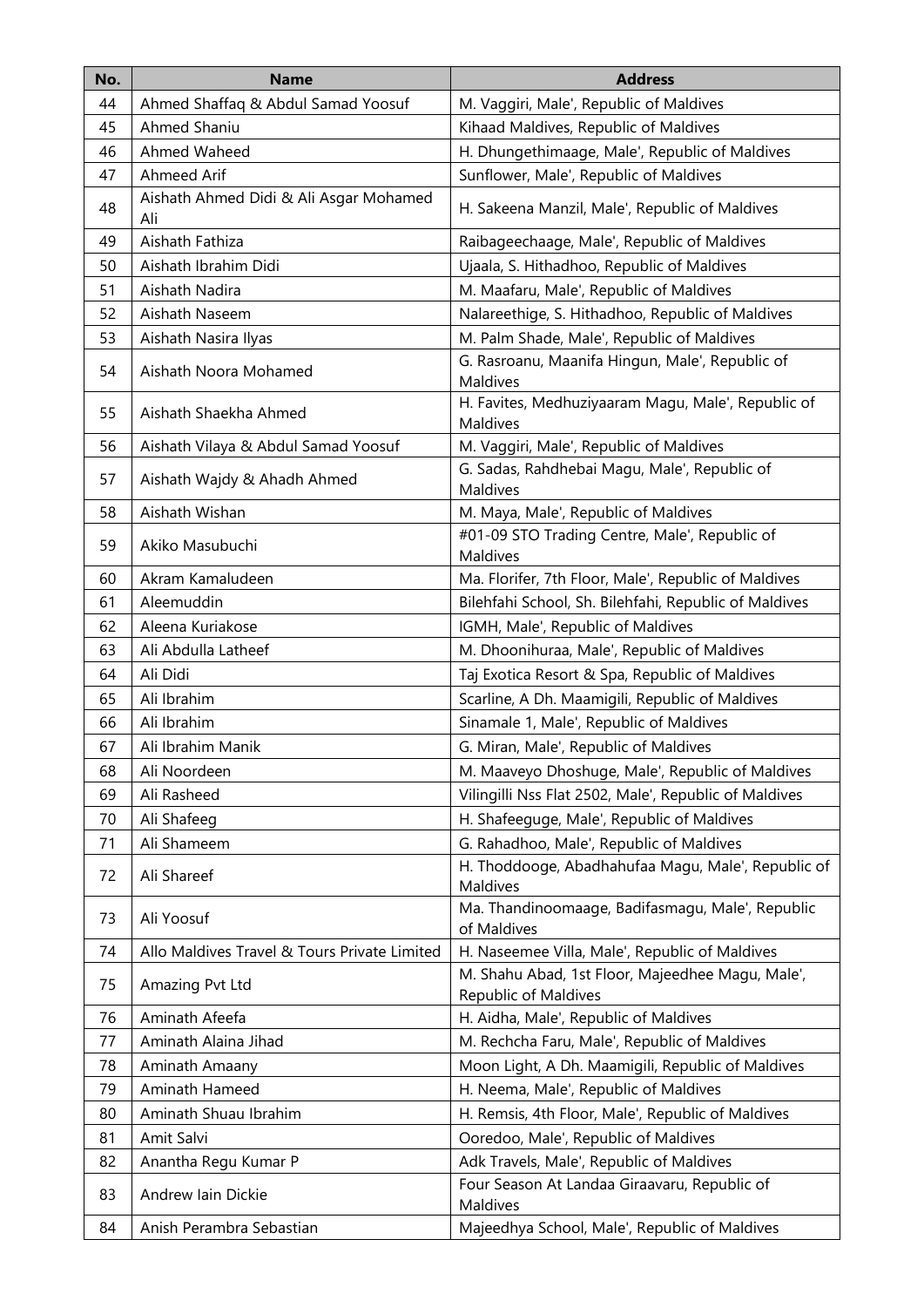| No. | <b>Name</b>                                         | <b>Address</b>                                                              |
|-----|-----------------------------------------------------|-----------------------------------------------------------------------------|
| 85  | Anish Wilson                                        | Bright Brothers Pvt Ltd, Male', Republic of Maldives                        |
| 86  | Antrac Maldives Pvt Ltd                             | Ma. Rafrafge, 3rd Floor, Male', Republic of Maldives                        |
| 87  | Anwar Hossain                                       | Fun Island Resort, Republic of Maldives                                     |
| 88  | Art-X Advertising & Design Studio                   | G. Medhufaru Irumathee Bai, Neeloafaru Magu, Male',<br>Republic of Maldives |
| 89  | Ashrafbhai Ammarbhai                                | Zoom Auto Garage, S. Hithadhoo, Republic of<br>Maldives                     |
| 90  | Atoll Insurance Consultants Pvt Ltd                 | G. Najum, 2nd Floor, Male', Republic of Maldives                            |
| 91  | Babu Lal Sahani                                     | Jausa Construction, Male', Republic of Maldives                             |
| 92  | Balaraju Gulimi                                     | H. Casino, Male', Republic of Maldives                                      |
| 93  | Bheema Rajesh Dhonthi                               | H. Bloom, 6B, Male', Republic of Maldives                                   |
| 94  | Bihari Ram                                          | Reollo Investment Pvt Ltd, Male', Republic of Maldives                      |
| 95  | Biresh Kumar Singh                                  | G. Sosanee, Radhibbi Magu, Male', Republic of<br>Maldives                   |
| 96  | <b>Bizlink Maldives</b>                             | M. Fenkani, Male', Republic of Maldives                                     |
| 97  | Blue H S Construction And Trade Pvt Ltd             | H. Maadhoo, 4th Floor, Male', Republic of Maldives                          |
| 98  | Charters Maldives Pvt Ltd                           | Lets Go Tower, 2nd Floor, Male', 20025, Republic of<br>Maldives             |
| 99  | Chellappan Pushpangadan                             | Naastha Hotel, Dhanbu Goalhi, Male', Republic of<br>Maldives                |
| 100 | Copier Plus Pvt Ltd                                 | H. Kuredhiwaage, Majeedhi Magu, Male', Republic of<br>Maldives              |
| 101 | D F H Investment                                    | H. Bright Corner, Sandhubaraka Goalhi, Male',<br>Republic of Maldives       |
| 102 | D Rubinson                                          | Moonima Chemist, Male', Republic of Maldives                                |
| 103 | Don Prabath Rangana Bodinayaka                      | Biyadoo Island Resort, Republic of Maldives                                 |
| 104 | <b>Donald Scott Mcwatters</b>                       | G. Quatro, 1st Floor, Male', Republic of Maldives                           |
| 105 | Dono Setiarto                                       | Four Seasons At Kuda Huraa, Republic of Maldives                            |
| 106 | Dugganapalli Anasuyamma                             | Hudhan Baruge, Male', Republic of Maldives                                  |
| 107 | ETA Melco Engineering Pte Ltd                       | No. 4, Alfred House Avenue, Colombo, Sri Lanka                              |
| 108 | Faarufushi Investment Private Limited               | No. 39, Orchid Magu, Male', 20311, Republic of<br>Maldives                  |
| 109 | Faroug Ahmed                                        | G. Miran, Male', Republic of Maldives                                       |
| 110 | Fathimath Azlifa Mohd                               | H. Fair Leen, Lonuziyaaraimagu, Male', Republic of<br>Maldives              |
| 111 | Fathimath Hareefa                                   | G. Fasana, Male', Republic of Maldives                                      |
| 112 | Fathimath Ilham Mohamed                             | H. Iruvai, Male', Republic of Maldives                                      |
| 113 | Fathimath Laila                                     | M. Radium Kokaa, Male', Republic of Maldives                                |
| 114 | Fathimath Mishya Athif & Mohamed Shanih<br>Saudulla | Ma. Dhilkushaage, Male', Republic of Maldives                               |
| 115 | Fathimath Mohamed Didi                              | Gulfaamuge, S. Hithadhoo, Republic of Maldives                              |
| 116 | Fathimath Shaha                                     | Ma. Aahiya Villa, Male', Republic of Maldives                               |
| 117 | Fathimath Shamha                                    | Ma. Ever Bright, Male', Republic of Maldives                                |
| 118 | Fathimath Sheereen Abdulla                          | M. Sereen, Male', Republic of Maldives                                      |
| 119 | Fathimath Thafseena                                 | M. Orcid House, Male', Republic of Maldives                                 |
| 120 | Fathimath Wasaamath                                 | V. Vasmeerufiya, Male', Republic of Maldives                                |
| 121 | Fathuru Village Maldives Pvt Ltd                    | #1819, 5th Floor, Male', Republic of Maldives                               |
| 122 | Fayyaz Ismail                                       | Ma. Bougan Villa, Male', Republic of Maldives                               |
| 123 | Gaddam Charan Raj                                   | Addu High School, S. Hithadhoo, Republic of Maldives                        |
| 124 | Gasim Adam                                          | M. Waadhee, Male', Republic of Maldives                                     |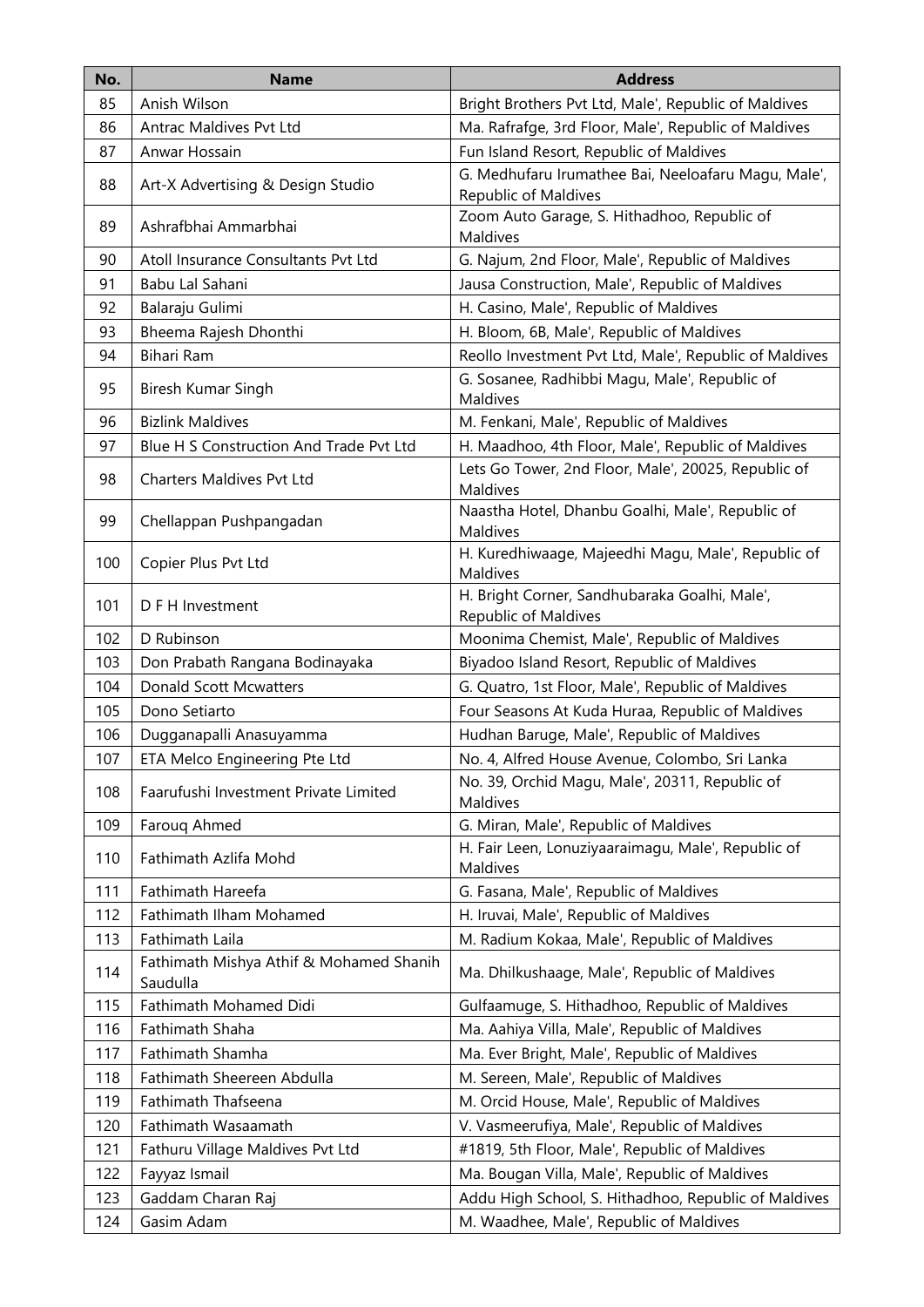| No. | <b>Name</b>                                         | <b>Address</b>                                                            |
|-----|-----------------------------------------------------|---------------------------------------------------------------------------|
| 125 | Gasim Ibrahim                                       | H. Point Villa, Male', Republic of Maldives                               |
| 126 | Golden Star Supplies Pvt Ltd                        | H. Acropolis, Kashimaa Hingun, Male', Republic of<br>Maldives             |
| 127 | <b>Goods Solution Counter</b>                       | Ma. Nirolhuge, Binhima Goalhi, Male', 20245, Maldives                     |
| 128 | H Suresh Babu                                       | Kurumba Village, Republic of Maldives                                     |
| 129 | Habitat Pvt Ltd                                     | H. Maadhooge, 5th Floor, Karankaa Magu, Male',<br>Republic of Maldives    |
| 130 | Hamai Megumi                                        | Cocoa Island By Como, Republic of Maldives                                |
| 131 | Hamza Ahmed Imad                                    | Ma. Jawaahiriyya, Male', Republic of Maldives                             |
| 132 | Hassaan Hussain                                     | H. Pheasant, Male', Republic of Maldives                                  |
| 133 | Hassan Bushri                                       | Ziyaaraifannuge, S. Hithadhoo, Republic of Maldives                       |
| 134 | Hassan Didi                                         | Badeege, S. Feydhoo, Republic of Maldives                                 |
| 135 | Hassan Fauzy                                        | Aagaraage, K. Thulusdhoo, Republic of Maldives                            |
| 136 | Hassan Ibrahim                                      | H.Remsis, 4th Floor, Male', Republic of Maldives                          |
| 137 | Hassan Ibrahim & Nasreena Ibrahim                   | H. Zonia, Male', Republic of Maldives                                     |
| 138 | Hassan Shifau                                       | M. Alihandhu, 1st Floor, Male', Republic of Maldives                      |
| 139 | Hawwa Abdul Rahman                                  | Orchidmaage, A Dh. Maamigili, Republic of Maldives                        |
| 140 | Hawwa Sada                                          | G. Samiyya, Male', Republic of Maldives                                   |
| 141 | Homenet South Asia Trust Sabah I Project<br>Account | St. Louis Business Center, Port Louis, Mauritius                          |
| 142 | Humayd Abdulla                                      | H. Villade Sosun, Dharumavantha Magu, Male',<br>Republic of Maldives      |
| 143 | Humayn Kabir                                        | Paradise Island Resort, Republic of Maldives                              |
| 144 | Hussain Ahmed Didi & Aishath Shazna                 | Kothange, Gn. Fuvahmulah, Republic of Maldives                            |
| 145 | Hussain Ahmed Didi & Aishath Shazna                 | Ranbaali, S. Hithadhoo, Republic of Maldives                              |
| 146 | Hussain Areef                                       | H. Mialani, Male', Republic of Maldives                                   |
| 147 | Hussain Hameed                                      | Ma. Alhivilaage, Male', Republic of Maldives                              |
| 148 | Hussain Jinanu                                      | Kaneeru Villa, S. Feydhoo, Republic of Maldives                           |
| 149 | Hussain Nimal                                       | G. Fahivaa Villa, Male', Republic of Maldives                             |
| 150 | Hussain Nizam                                       | Lot 10589, Hithigas Magu, Male', Republic of Maldives                     |
| 151 | Hussain Rasheed                                     | Goofahaavathuge, S. Hithadhoo, Republic of Maldives                       |
| 152 | Hussain Shihab                                      | Ma. Bougan Villa, Male', Republic of Maldives                             |
| 153 | Hussain Waheed                                      | H. Dhaana, Samundu Goalhi, Male', Republic of<br>Maldives                 |
| 154 | I Ketut Sujana                                      | W Retreat And Spa, Fesdu Island, Republic of Maldives                     |
| 155 | Ibrahim Ali                                         | Moorithige, A Dh. Maamigili, Republic of Maldives                         |
| 156 | Ibrahim Dawood                                      | Ariyadhooge, A Dh. Maamigili, Republic of Maldives                        |
| 157 | Ibrahim Hassan                                      | Evilaa, A A. Thoddoo, Republic of Maldives                                |
| 158 | Ibrahim Hassan                                      | Kihaad Maldives, Republic of Maldives                                     |
| 159 | Ibrahim Hussain                                     | G. Nila, Male', Republic of Maldives                                      |
| 160 | Ibrahim Ikuneez                                     | Angsana Velassaru, Republic of Maldives                                   |
| 161 | Ibrahim Luthufee                                    | Dheyliyaage, S. Feydhoo, Republic of Maldives                             |
| 162 | Ibrahim Maal                                        | G. Soasanee, Apartment 2B, Rahdhebai Magu, Male',<br>Republic of Maldives |
| 163 | Ibrahim Shareef                                     | Ma. Thaburumaage, Male', Republic of Maldives                             |
| 164 | Ibrahim Siyad Qasim                                 | M. Maafannu Villa, Male', Republic of Maldives                            |
| 165 | Ibrahim Waheed                                      | Dhiragu Pvt Ltd, Male', Republic of Maldives                              |
| 166 | Ibrahim Ziyath                                      | State Trading Organization, Male', Republic of<br>Maldives                |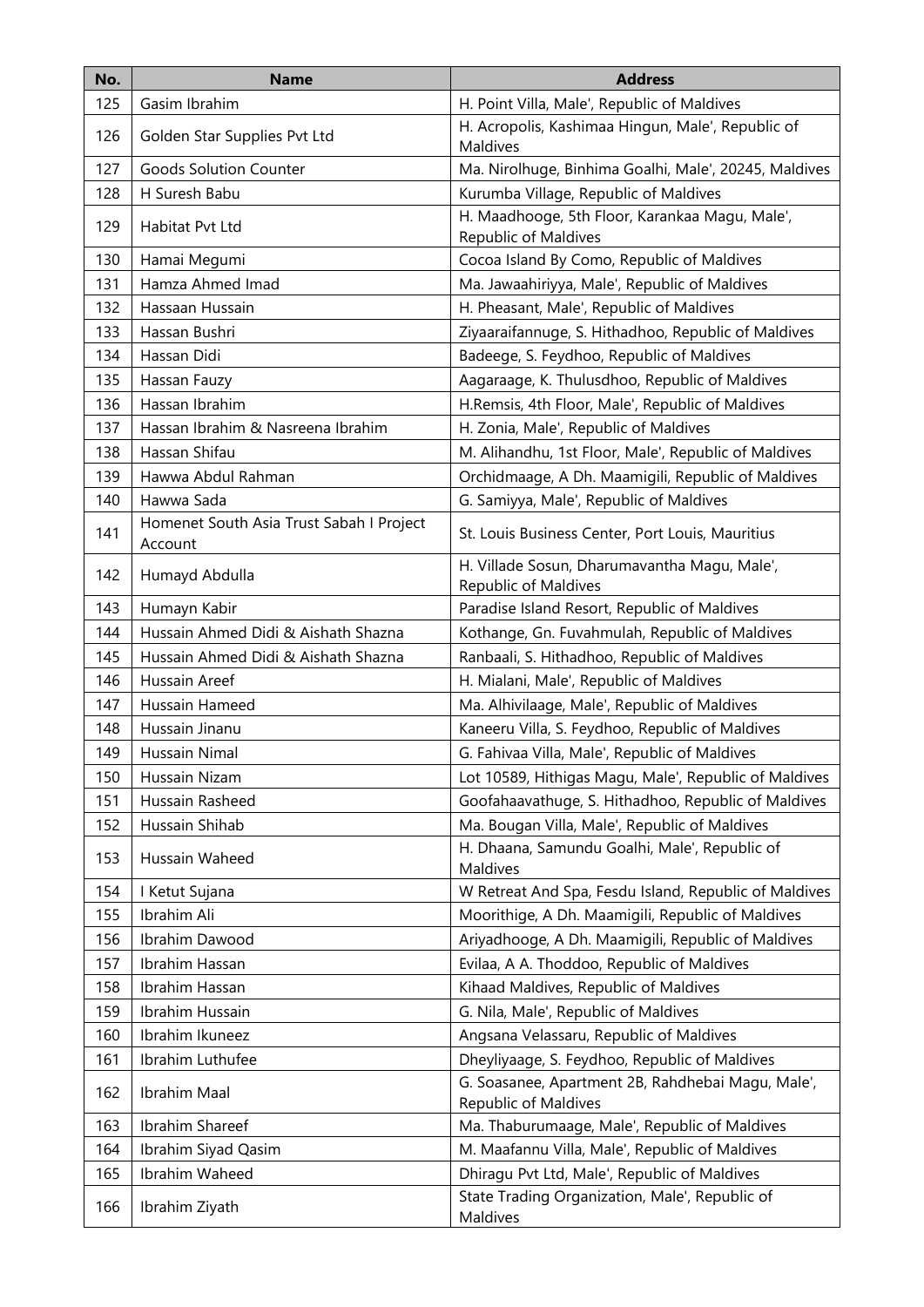| No. | <b>Name</b>                                                | <b>Address</b>                                                      |
|-----|------------------------------------------------------------|---------------------------------------------------------------------|
| 167 | Ibthisam I. M. Didi                                        | G. Manaam, Male', Republic of Maldives                              |
| 168 | Ilyas Mohamed                                              | Dhafaraage, Gn. Fuvahmulah, Republic of Maldives                    |
| 169 | Imaad Hussain                                              | Hardrock Hotel Maldives, Republic of Maldives                       |
| 170 | Indian Coast Guard Contingent Fund                         | MNDF Guest House, S. Gan, Republic of Maldives                      |
| 171 | <b>Irshad Mohmaed</b>                                      | Aaraamuge, S. Maradhoo Feydhoo, Maldives                            |
| 172 | Ishaag Ahmed                                               | Ma. Thabahgge, Male', Republic of Maldives                          |
| 173 | Ismail Abdul Jaleel                                        | Shabunameege, R. Inguraidhoo, Republic of Maldives                  |
| 174 | Ismail Hisham                                              | Ma. Canary Lodge, Male', Republic of Maldives                       |
| 175 | Ismail Rafeeu                                              | Ma. Snow White, Male', Republic of Maldives                         |
| 176 | Ismail Rasheed                                             | Asurumaage, H Dh. Neykurendhoo, Male', Republic of<br>Maldives      |
| 177 | J Sunil Kumar, Sunanda Sunil Kumar &<br>Vishnu Sunil Kumar | M. Misururuvaage, Male', Republic of Maldives                       |
| 178 | Jamsheer Ambalavattath                                     | Ministry of Education, Male', Republic of Maldives                  |
| 179 | Jaufar Dawood                                              | Vidhuvaru, R. Maakurath,                                            |
| 180 | Jesper Hougaard                                            | Serena Spa Pvt Ltd, Male', Republic of Maldives                     |
| 181 | Jessin Joy                                                 | Ministry of Health, Male', Republic of Maldives                     |
| 182 | Jibin Mathew                                               | LVM Hotels Pvt Ltd, Male', Republic of Maldives                     |
| 183 | Kaliammal Rangasamy                                        | H. Vevaa, Male', Republic of Maldives                               |
|     |                                                            | Amin Construction Pvt Ltd, M. World Dream (2nd                      |
| 184 | Kanmani Uthama Rajah Uthamaputhiran                        | Floord), Handhuvaree Hingun, Male', 20311, Republic                 |
|     |                                                            | of Maldives                                                         |
| 185 | Kavitha Periyasamy                                         | H. Silver Wave, Male', Republic of Maldives                         |
| 186 | Kaya Maldives Pvt Ltd                                      | 6 Kathleen, Daisy Magu, Male', 20129, Republic of<br>Maldives       |
| 187 | Khadheeja Abdul Kareem                                     | M. Bilaaluge, Male', Republic of Maldives                           |
| 188 | Khag Bahadur Gurung                                        | Bolifushi Island Resort, Republic of Maldives                       |
| 189 | Khaibar Hossain                                            | One And Only Reethi Rah, Republic of Maldives                       |
| 190 | Khalid Abdulla Ali                                         | Nice, Gn. Fuvahmulah, Republic of Maldives                          |
| 191 | Khinda Vinitzki                                            | Reethi Beach Resort, Baa Atoll, Republic of Maldives                |
|     |                                                            | Taj Exotica Resort And Spa Maldives, Republic of                    |
| 192 | Kiholi Zhimo                                               | Maldives                                                            |
| 193 | Kiran Honnalingaiah                                        | Dr. Jihad Dental And Medical Center, Male', Republic<br>of Maldives |
| 194 | <b>KKC Maldives Private Limited</b>                        | Dhooriha, 7A, Kalaafaanu Hingun, Male', Republic of<br>Maldives     |
| 195 | Kumaravel Ponnuchamy                                       | Ministry of Education, Male', Republic of Maldives                  |
| 196 | Lasany Traders                                             | G. Makhmaage, Male', Republic of Maldives                           |
| 197 | Latheefa Afeef                                             | Kanburu Villa, Male', Republic of Maldives                          |
| 198 | Laxmanan Periyasamy                                        | Heavy Forge Pvt Ltd, Male', Republic of Maldives                    |
| 199 | Lijo Varkey                                                | Atoll Logistics Pvt Ltd, Male', Republic of Maldives                |
| 200 | Lok Bahadur Darji                                          | Maldian Air Taxi Pvt Ltd, Male', Republic of Maldives               |
| 201 | Lux Pvt Ltd                                                | H. Sentalum, Male', Republic of Maldives                            |
| 202 | Lye Yen Fatt                                               | Niyaz Villa 7B, Male', Republic of Maldives                         |
| 203 | M Nabeel & Nazmeela Ibrahim                                | M. Sevoy, Male', Republic of Maldives                               |
| 204 | M Nabeel & Nazmeela Ibrahim                                | Ma. Acorn, Male', Republic of Maldives                              |
| 205 | Madan Bahadur Khatri                                       | Villa Hakatha Pvt Ltd, Male', Republic of Maldives                  |
| 206 | Mahabubur Rahman                                           | Happy Market, Male', Republic of Maldives                           |
| 207 | Mahamed Soodh                                              | Lilyge, S. Meedhoo, Republic of Maldives                            |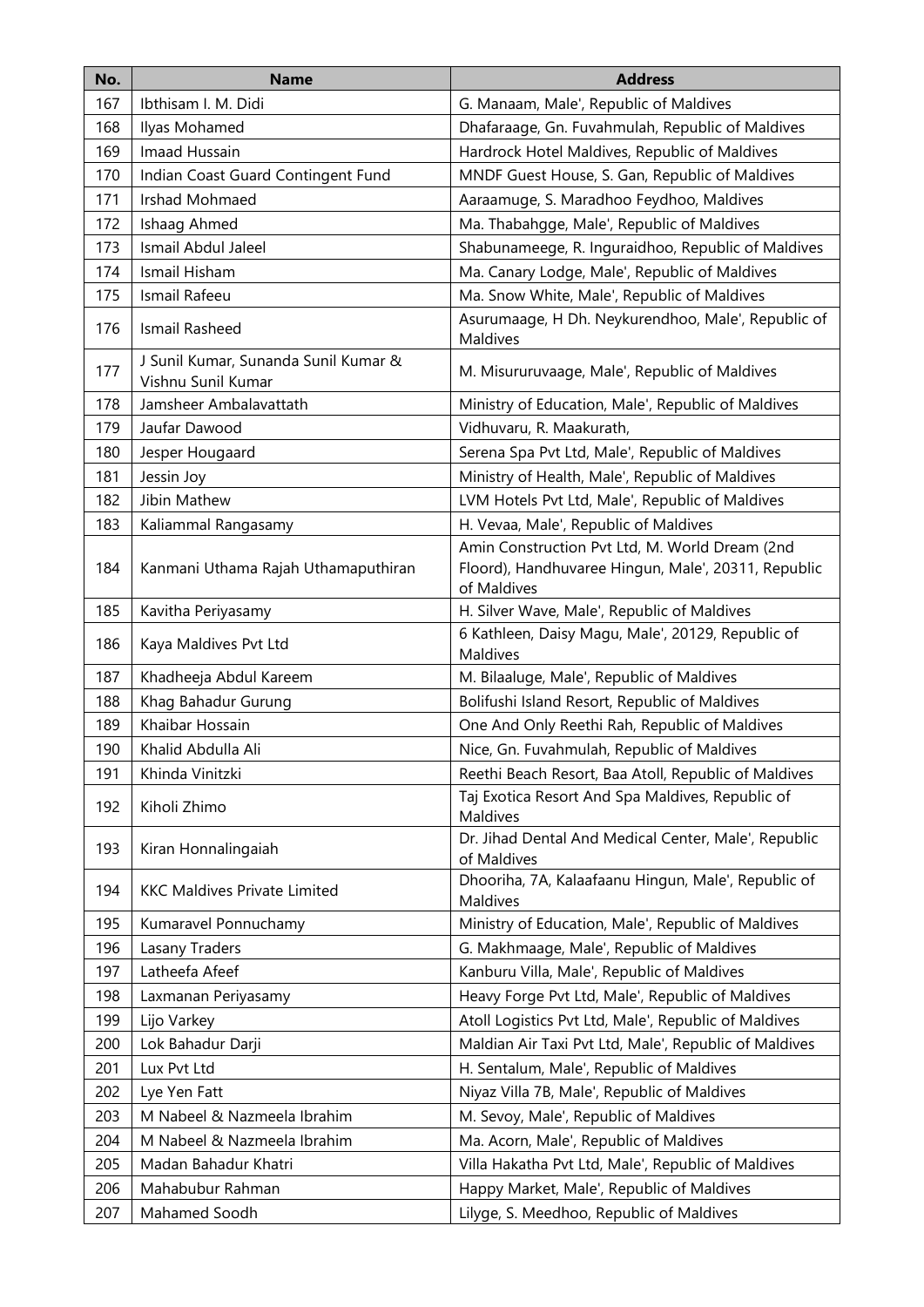| No. | <b>Name</b>                                | <b>Address</b>                                                                                                       |
|-----|--------------------------------------------|----------------------------------------------------------------------------------------------------------------------|
| 208 | Maisha Ahmed                               | M. Rafeeguge, Nakugis Goalhi, Male', Republic of<br>Maldives                                                         |
| 209 | Manilyn Maningo Adriano                    | Sheraton Full Moon Resort And Spa, Republic of<br>Maldives                                                           |
| 210 | Manivannan Murugan                         | Nika Island Resort Pvt Ltd, A A. Kudafolhudhoo,<br>Republic of Maldives                                              |
| 211 | Manivannan Thoradi                         | Ma. Ever Bright, Male', Republic of Maldives                                                                         |
| 212 | Manju Kizhakkeputhiyedathu Krishnankutty   | S Atoll School, S. Hulhudhoo, Republic of Maldives                                                                   |
| 213 | Maricar Antenor Dela Pena                  | Makunudu Island Resort, Republic of Maldives                                                                         |
| 214 | Mariyam Astma                              | M. Dawn Dew, Male', Republic of Maldives                                                                             |
| 215 | Mariyam Nazahath                           | H. Merihana, Male', Republic of Maldives                                                                             |
| 216 | Mariyam Reema Rasheed                      | M. Saljam-Aage, Male', Republic of Maldives                                                                          |
| 217 | Mariyam Shaghaf                            | G. Kafihi, 2nd Floor, Male', Republic of Maldives                                                                    |
| 218 | Mariyam Ziunee Ibrahim                     | Jawaahirumaage, G Dh. Thinadhoo, Republic of<br>Maldives                                                             |
| 219 | Mohamed Abdul Majeed                       | G. Enif, Male', Republic of Maldives                                                                                 |
| 220 | Mohamed Adam                               | Ziyaaraiy Dhoshuge, H Dh. Kulhudhuffushi, Republic<br>of Maldives                                                    |
| 221 | Mohamed Adam Fulhu                         | M. Kanamana, Male', Republic of Maldives                                                                             |
| 222 | Mohamed Didi                               | Asrafee Villa, S. Meedhoo, Republic of Maldives                                                                      |
| 223 | Mohamed Eedham Rasheed                     | Ma. Raahaa, 5th Floor, Male', Republic of Maldives                                                                   |
| 224 | Mohamed Fayaz                              | Tharividhaage, H Dh. Makunudhoo, Republic of<br>Maldives                                                             |
| 225 | Mohamed Fazeel                             | Jewelry, S. Hulhudhoo, Republic of Maldives                                                                          |
| 226 | Mohamed Giyasudeen Ghori Mohamed<br>Yoosuf | Amin Construction Pvt Ltd, M. World Dream (2nd<br>Floord), Handhuvaree Hingun, Male', 20311, Republic<br>of Maldives |
| 227 | <b>Mohamed Hameed</b>                      | H. Velirange, Male', Republic of Maldives                                                                            |
| 228 | Mohamed Hassan Fulhu                       | 10059 Hulhumale, Male', Republic of Maldives                                                                         |
| 229 | Mohamed Majid                              | G. Cream Waadhee, Male', Republic of Maldives                                                                        |
| 230 | Mohamed Manikufaan                         | White Rose, S. Hithadhoo, Republic of Maldives                                                                       |
| 231 | Mohamed Naeem                              | Ma. Badifasgadudhoshuge, Male', Republic of<br>Maldives                                                              |
| 232 | Mohamed Naeem Ali                          | Thuniya, Sh. Funadhoo, Republic of Maldives                                                                          |
| 233 | Mohamed Nashath                            | M. Guldhasthaa, Muniyaa Magu, Male', Republic of<br>Maldives                                                         |
| 234 | Mohamed Raffik Mohanad Abdullah            | Amin Construction, 52 BoduthakuruFaanu Magu,<br>Male', Republic of Maldives                                          |
| 235 | Mohamed Raiaan                             | Ma. Faskolhu, Male', Republic of Maldives                                                                            |
| 236 | Mohamed Rasheed                            | Ma. Farukan, Ground Floor, Vaidheri Hingun, Male',<br>Republic of Maldives                                           |
| 237 | Mohamed Rasheed                            | Mirihimaage, S. Maradhoo, Republic of Maldives                                                                       |
| 238 | Mohamed Rasheed Pillanayil                 | Agangaga Island, Republic of Maldives                                                                                |
| 239 | Mohamed Saeed & Ashia Saeed                | Chandhaneeaage, 7th Floor, Male', Republic of<br>Maldives                                                            |
| 240 | Mohamed Shaffaf Ismail                     | G. Fasaanaa, Male', Republic of Maldives                                                                             |
| 241 | Mohamed Shareef                            | H. Begonia, Male', Republic of Maldives                                                                              |
| 242 | Mohamed Shiyam                             | Carnation Villa, Male', Republic of Maldives                                                                         |
| 243 | Mohamed Shyam                              | Ma. Starsell, Nikagasmagu, Male', Republic of<br>Maldives                                                            |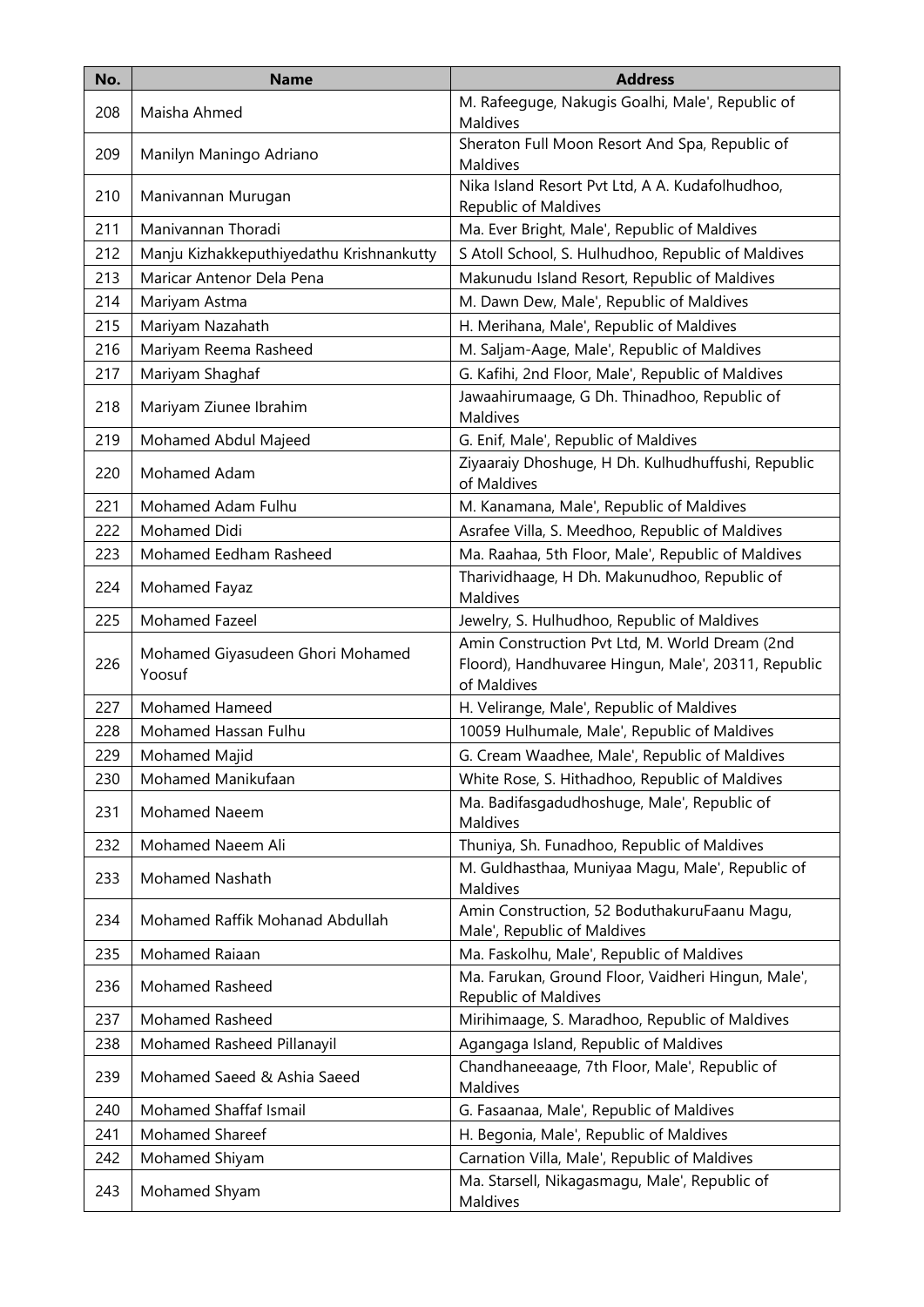| No. | <b>Name</b>                                | <b>Address</b>                                                                               |
|-----|--------------------------------------------|----------------------------------------------------------------------------------------------|
| 244 | Mohamed Sidgee                             | Four Seasons Maldives At Kuda Huraa, Republic of<br>Maldives                                 |
| 245 | Mohamed Thahuseen                          | Ma. Irudheyge, Male', Republic of Maldives                                                   |
| 246 | Mohamed Thoriq                             | G. Vardaa, Male', Republic of Maldives                                                       |
| 247 | Mohamed Waheed & Farzana Khtoon            | Ma. Nasheyman, Male', Republic of Maldives                                                   |
| 248 | Mohamed Wifaq & Abdul Samad Yoosuf         | M. Vaggiri, Male', Republic of Maldives                                                      |
| 249 | Mohamed Yazdhan Yasir & Haleema<br>Naseema | H. Shabashaine, Male', Republic of Maldives                                                  |
| 250 | Mohammad Taj Ansari                        | Taj Exotica Resort And Spa, Republic of Maldives                                             |
| 251 | Mohammad Tipu                              | Cyprea Marine Foods Pvt Ltd, H. 66/17,<br>Boduthakurufaanu Magu, Male', Republic of Maldives |
| 252 | Mohammed Shahab Uddin                      | Constance Moofushi Resort, Republic of Maldives                                              |
| 253 | Mohmed Waseem                              | Ma. Anaavila, Male', Republic of Maldives                                                    |
| 254 | Moosa Nasrulla                             | South Beach, S. Maradhoo, Republic of Maldives                                               |
| 255 | Multi Hotel And Resort Supplies Pvt Ltd    | H. Elliot Villa, G Floor, Male', Republic of Maldives                                        |
| 256 | Muraleedharan Moothedath                   | Ministry of Education, Male', Republic of Maldives                                           |
| 257 | Nafila Ahamed Naseer                       | Asseyri, F. Magoodhoo, Republic of Maldives                                                  |
| 258 | Naila Hussain                              | V. Edhuru Vehi 5-2B, Male', Republic of Maldives                                             |
| 259 | Nazrul Islam                               | G. Finiaage, Neeloafaru Magu, Male', Republic of<br>Maldives                                 |
| 260 | Neethu Joseph                              | Sh. Atoll Hospital, Sh. Funadhoo, Republic of Maldives                                       |
| 261 | Niayu Kadek Sukiani                        | M. West End, 4th Floor, Male', Republic of Maldives                                          |
| 262 | Nisha Mathew                               | Ministry of Health, Male', Republic of Maldives                                              |
| 263 | Obed Ezekiel E.                            | Laamu AEC, Laamu Atoll, Republic of Maldives                                                 |
| 264 | Ozora Enterprises Pvt Ltd                  | STO Trade Centre, 2nd Floor B13, Orchid Magu, Male',<br>Republic of Maldives                 |
| 265 | P.P. International Pvt Ltd                 | STO Trade Centre, 1st Floor, Jawaahiru Magu, Male',<br>Republic of Maldives                  |
| 266 | Paint Globe Pvt Ltd                        | G. Kasthoorige, 2nd Floor, Alikilegefaanu Magu, Male',<br>Republic of Maldives               |
| 267 | Palm Tree Marine Pvt Ltd                   | M. Beenaafushi, Murangamagu, Male', Republic of<br>Maldives                                  |
| 268 | Paula Boo-Na Choi Tavares                  | Four Season Landaa Giraavaru, Republic of Maldives                                           |
| 269 | Perumal Varadarajan                        | Citron By Lemongrass, Male', Republic of Maldives                                            |
| 270 | Popular Maldives Pvt Ltd                   | H. Timeless, Burevimagu, Male', Republic of Maldives                                         |
| 271 | Pradeep Thomas                             | H. Orion, Male', Republic of Maldives                                                        |
| 272 | Precision Marine Pte Ltd                   | H. Lhoheege, Male', 20169, Republic of Maldives                                              |
| 273 | Rabi Kumar Das                             | Coco Palm Dhunikolhu, Republic of Maldives                                                   |
| 274 | Radhakrishnan Theethakkarai                | Filitheyo Island Resort, Republic of Maldives                                                |
| 275 | Rajesh Chandrakasu                         | FSM Pvt Ltd, Male', Republic of Maldives                                                     |
| 276 | Raju Laxman Khotwad                        | S P C Pvt Ltd, Male', Republic of Maldives                                                   |
| 277 | Ram Niwas Prasad                           | Jousa Construction, Male', Republic of Maldives                                              |
| 278 | Ramani Babu                                | H. Shady Yard, Male', Republic of Maldives                                                   |
| 279 | Rameeza Abdul Rahmaan                      | Ma. Refleshia, Male', Republic of Maldives                                                   |
| 280 | Ramesh K                                   | N. S. Engineering Work Shop, Male', Republic of<br>Maldives                                  |
| 281 | Raushan Ramiz                              | H. Benety, Male', Republic of Maldives                                                       |
| 282 | Reach Hospitality Pvt Ltd                  | Chaandhaneege, 3rd Floor, Alivilaa Magu, Male',<br>Republic of Maldives                      |
| 283 | Rebecca Lorho Sheshona                     | Vivanta By Taj Coral Reef, Republic of Maldives                                              |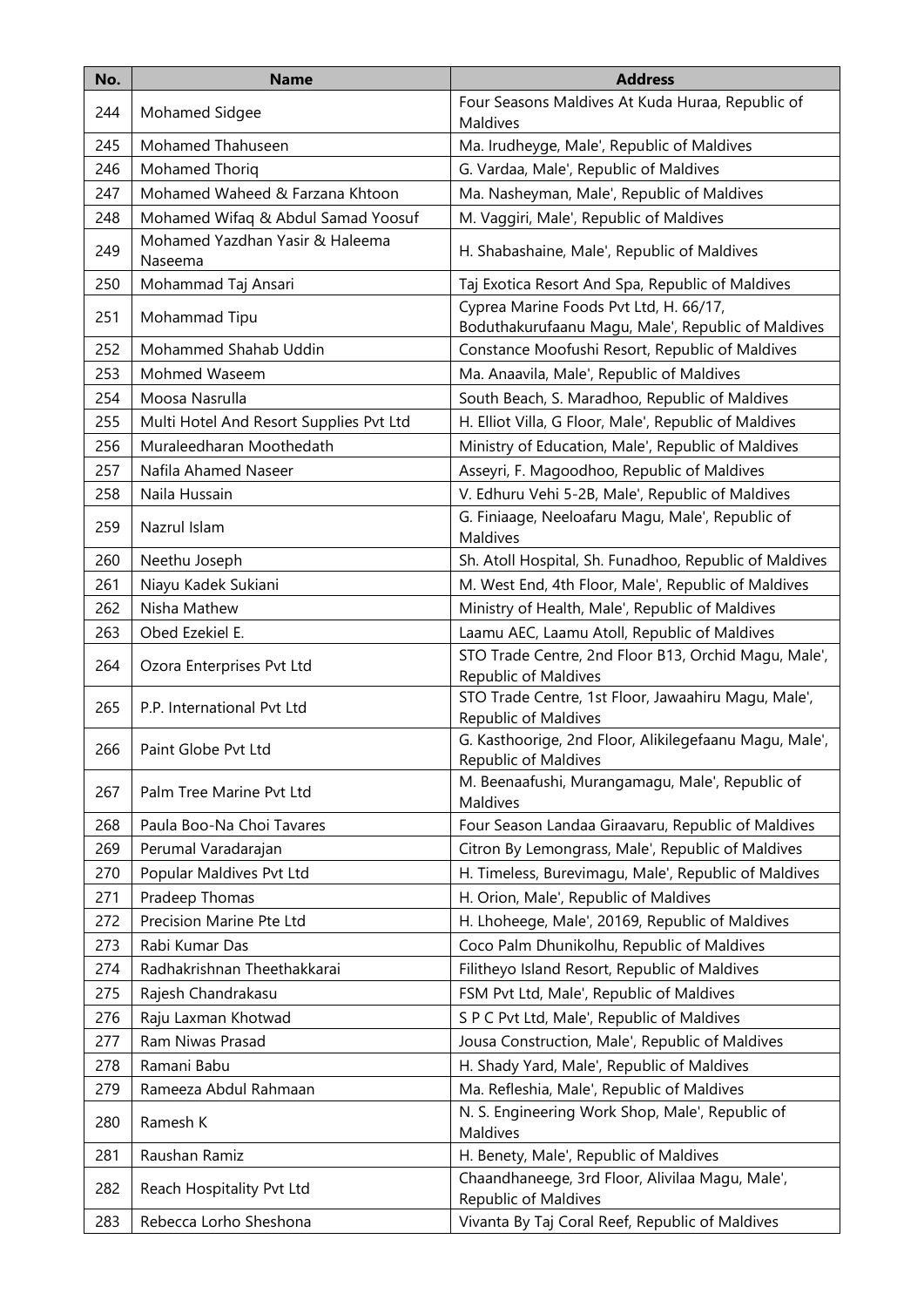| No. | <b>Name</b>                      | <b>Address</b>                                                                                                             |
|-----|----------------------------------|----------------------------------------------------------------------------------------------------------------------------|
| 284 | Reeja Hairunnisa                 | Hulhumale Flat 52-1-04, Male', Republic of Maldives                                                                        |
| 285 | Relax Maldives Pvt Ltd           | Ma. Ease, Ground Floor, Male', Republic of Maldives                                                                        |
| 286 | Riyaz Mansoor                    | Ma. Manas, 5B, Male', Republic of Maldives                                                                                 |
| 287 | S. Srikanth                      | Ministry of Education, Male', Republic of Maldives                                                                         |
| 288 | Sabarish Swornam Rajathi         | Ministry of Education, Male', Republic of Maldives                                                                         |
| 289 | Sabine Kuehl                     | Six Senses Laamu, Male', Republic of Maldives                                                                              |
| 290 | Saji Kariparampil Mathai         | Hulhumale Hospital, Huvandhumaa Higun, Male',<br>Republic of Maldives                                                      |
| 291 | Sarodjany Ramatchandirane        | Thakathuvaage, Male', Republic of Maldives                                                                                 |
| 292 | Sathish Kumar Jayaraman          | Vivanta By Taj Coral Reef, Republic of Maldives                                                                            |
| 293 | Saudulla Ahmed                   | G. Bellvill, Male', Republic of Maldives                                                                                   |
| 294 | Secure Builders Co. Pvt Ltd      | Secure Builders Co. Pvt Ltd, Male', Maldives                                                                               |
| 295 | Selvamony Sasi                   | Shangri La Villingli Resort And Spa, Republic of<br>Maldives                                                               |
| 296 | Shadiya Adam & Dhon Adam Fulhu   | G. Feeroz Lodge, Male', Republic of Maldives                                                                               |
| 297 | Shahid Ali                       | Finivaage, G Dh. Fiyoree, Republic of Maldives                                                                             |
| 298 | Shahida Mohamed                  | M. Guldhastha, Male', Republic of Maldives                                                                                 |
| 299 | Shaik Alavootheen Mohamed Ali    | Amin Construction Pvt Ltd, M. World Dream (2nd<br>Floord), Handhuvaree Hingun, Male', 20311, Republic<br>of Maldives       |
| 300 | Shama Moosa                      | M. Sleet Villa, Male', Republic of Maldives                                                                                |
| 301 | Shammy Abdul Gafoor              | G. Ankaraa, Male', Republic of Maldives                                                                                    |
| 302 | Shamsul Muna                     | M. Fenfiyaazuge, Male', Republic of Maldives                                                                               |
| 303 | Shanta Raja Eranna               | The Residence Maldives, Male', Republic of Maldives                                                                        |
| 304 | Shanthi Saravana Perumal         | Rasmaadhoo School, R. Rasmaadhoo, Republic of<br>Maldives                                                                  |
| 305 | Shijimol E T                     | Hulhudhuffaaru School, R. Hulhudhuffaaru, Republic<br>of Maldives                                                          |
| 306 | Shiny Joy                        | Billabong High International School, Male', Republic of<br>Maldives                                                        |
| 307 | Sivakumar Mony                   | Bright Brothers Pvt Ltd, Male', Republic of Maldives                                                                       |
| 308 | Sofia Anjum                      | Nadella School, G Dh. Nadella, Republic of Maldives                                                                        |
| 309 | Solanum Foods                    | G. Aabin, Dhonadhoraadha Hingun, Male', Republic of<br>Maldives                                                            |
| 310 | Sonika Rawat                     | Olhuveli Beach And Spa Resort, Male', Republic of<br>Maldives                                                              |
| 311 | Sujeet Vishwakarma               | Oblu By Atmosphere At Helengeli, Republic of<br>Maldives                                                                   |
| 312 | Sunilkumar Sudarsanan Nair       | Eco Cool Pvt Ltd, Male', Republic of Maldives                                                                              |
| 313 | Supaluck Sutinunopas             | Island Aviation Services Limited, Male', Republic of<br>Maldives                                                           |
| 314 | Thamimulansari Mahaboob Ussain   | Villa Shipping And Trading Company Pvt Ltd, M. Villa<br>Building, Ibrahim Hassan Didi Magu, Male', Republic<br>of Maldives |
| 315 | Thasleema                        | G. Dhonbageechaage, Male', Republic of Maldives                                                                            |
| 316 | Thunnus Company Pvt Ltd          | H. Zoanee, Filigas Magu, Male', Republic of Maldives                                                                       |
| 317 | Thushara Rajan Nair              | Nothern Health Serv Corp, Male', Republic of Maldives                                                                      |
| 318 | <b>Tins Antony</b>               | Ministry of Education, Male', Republic of Maldives                                                                         |
| 319 | <b>Tropical Maldives Pvt Ltd</b> | G. Sunset, Husnuheenaa Magu, Male', Republic of<br>Maldives                                                                |